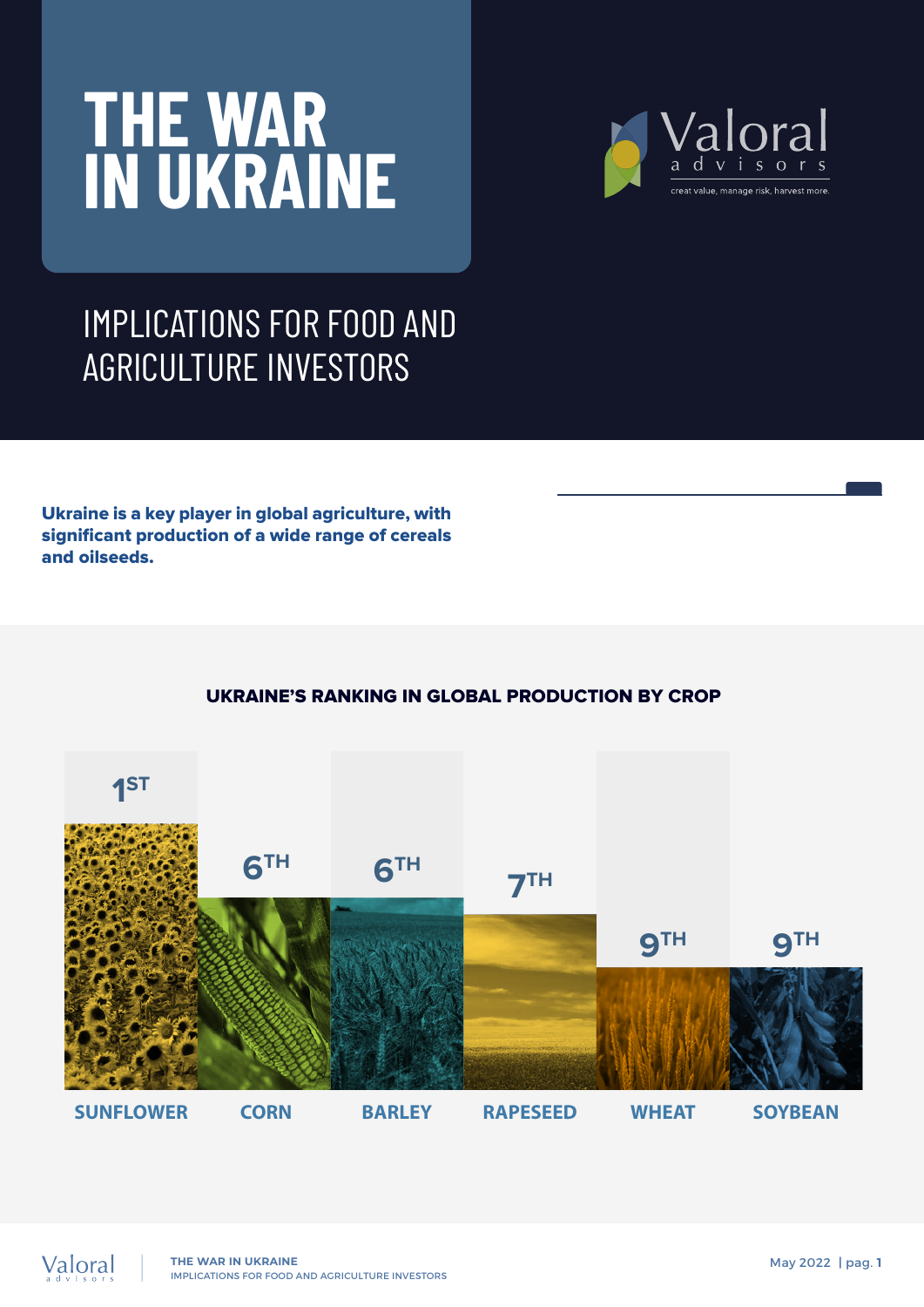## **THE WAR IN UKRAINE HAS EXACERBATED THE DISRUPTIONS IN THE GLOBAL FOOD AND AGRICULTURE INDUSTRY…**

While the war in Ukraine is ongoing and its outcome is yet unclear, the impact to the food and agriculture sector is already of an unprecedented scale, both in terms of the impact on the country and on global food security.

|                                | <b>IMMEDIATE</b><br><b>EFFECTS</b>                                                                                                                                                                                                                                  | <b>MEDIUM- AND LONG-TERM</b><br><b>IMPLICATIONS</b>                                                                                                                                                                                                                                                                                                              |
|--------------------------------|---------------------------------------------------------------------------------------------------------------------------------------------------------------------------------------------------------------------------------------------------------------------|------------------------------------------------------------------------------------------------------------------------------------------------------------------------------------------------------------------------------------------------------------------------------------------------------------------------------------------------------------------|
| <b>PRODUCTION</b>              | • Lower production of key cereals and<br>oilseeds in Ukraine.<br>• Lower global projected stocks caused by<br>lower production.                                                                                                                                     | • Possible increased acreage around the<br>world in response to higher crop prices.<br>• Expected shift in crop planting according to<br>profitability expectations.<br>• Farm-level profitability will also depend on<br>input costs.                                                                                                                           |
| <b>AG</b><br><b>INPUTS</b>     | • Higher fuel costs impacting field tasks and<br>transportation.<br>• Higher fertilizer costs driven by surge in<br>hydrocarbon prices and restrictions on<br>Russia and Belarus' fertilizer exports.<br>• Higher animal feed costs.<br>• Higher packaging costs.   | • Replacement of hydrocarbon-based inputs<br>likely to gain further momentum, as the<br>industry moves to become less dependent<br>on fossil fuels and petrochemical-based<br>inputs.<br>• AgTech innovation expected to achieve<br>wider adoption.                                                                                                              |
| <b>GLOBAL</b><br><b>TRADE</b>  | • Severe supply chain disruptions as global<br>trade is redirected from the war zone to<br>other suppliers.<br>• Higher crop prices and extreme volatility<br>resulting from lower production, higher input<br>costs and continued disruptions.                     | • Food importing countries likely to change<br>preferred trading partners.<br>• Re-onshoring will be a growing topic,<br>whenever feasible.<br>• The war will trigger new infrastructure<br>investments along the food and ag supply<br>chain to build resilience (from "just in time" to<br>"just in case").                                                    |
| DEMAND                         | • Initial signs of demand rationing across the<br>world.<br>• Product substitution as companies and<br>consumers adapt to higher food and<br>agriculture commodity prices.                                                                                          | • There may be some long-lasting substitution<br>effects, particularly in oilseeds as well as in<br>animal feed.                                                                                                                                                                                                                                                 |
| <b>PUBLIC</b><br><b>POLICY</b> | • Sanctions on Russian and Belarus fertilizer<br>exports affecting global supply of potash<br>and nitrogen fertilizers.<br>• Trade restrictions are emerging as a way to<br>protect local supplies.<br>• Changes in taxes to reduce the burden on<br>food expenses. | • The food security mandate is back in the<br>global agenda.<br>• Likely to see emergence of local production<br>incentives.<br>• More financing will be required.<br>• The trade off between food security and<br>sustainability will be another discussion<br>among policy makers and the industry.<br>• Eventually, reforms on subsidies may be<br>discussed. |

Valoral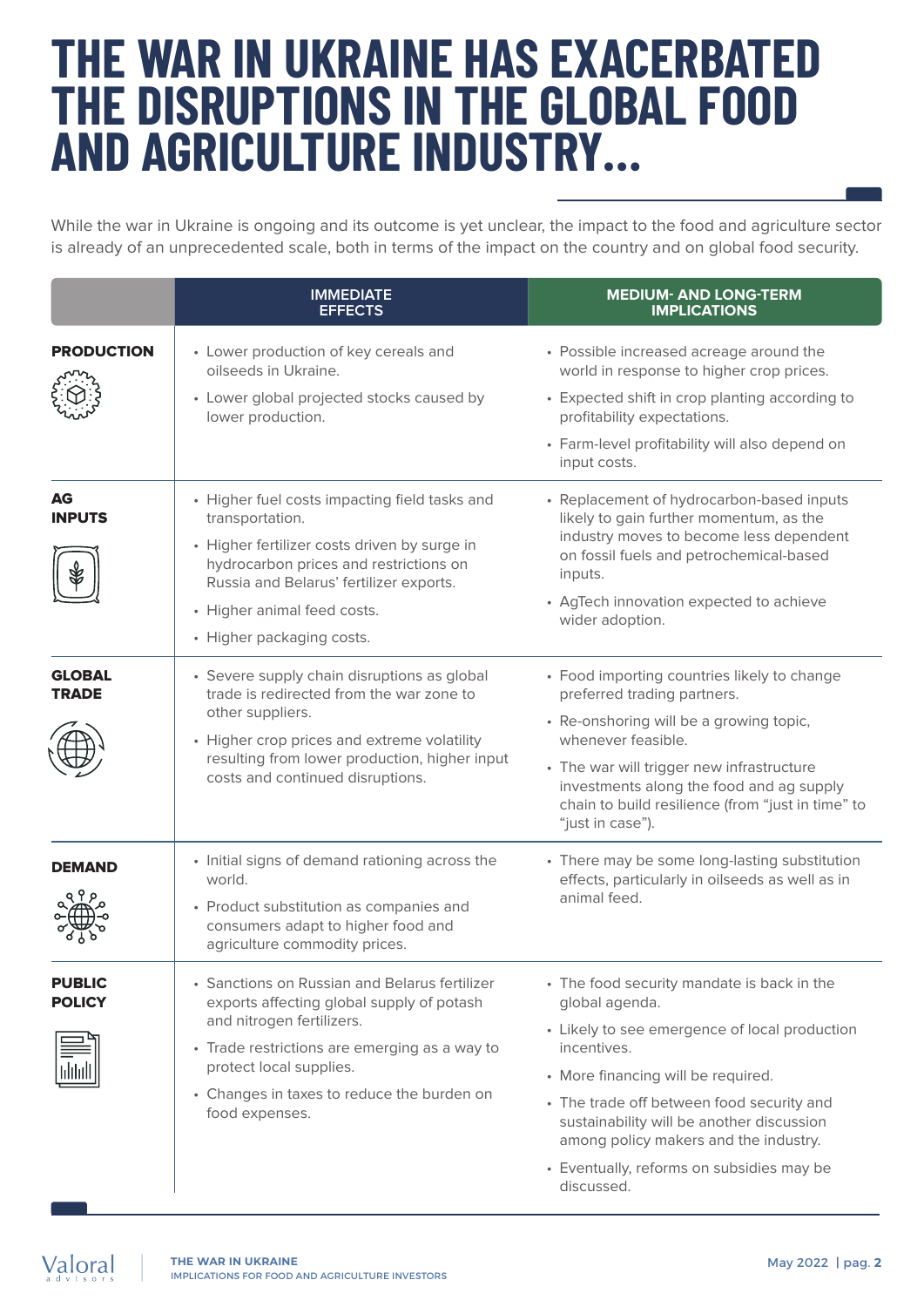## **…CAUSING MAINSTREAM CROPS TO REACH MULTI-YEAR RECORD PRICES…**

Futures prices of mainstream crops and major geopolitical events along time.



Source: CME and Valoral Advisors.

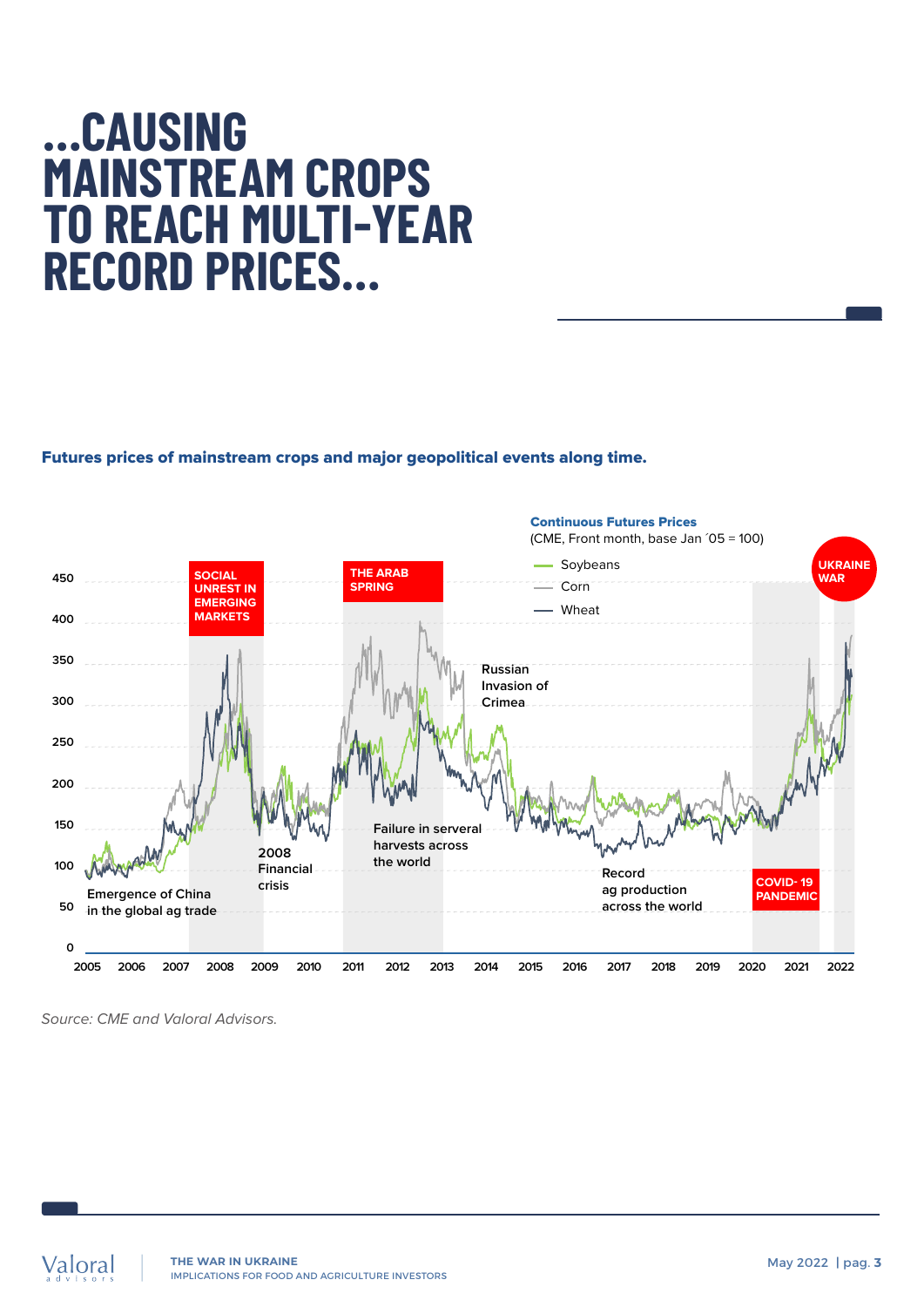### **…AND BRINGING LONG-LASTING IMPLICATIONS TO THE FOOD AND AGRICULTURE SECTOR**

- Increased farmland prices across the world as farm income benefits from higher crop prices and as investors are attracted to agriculture real assets.
- Agriculture trade finance may face more challenges with higher interest rates, higher and more volatile commodity prices and continued supply chain disruptions.
- Profitability along the food value chain depends on input-product price relations.
- Immediate focus on food security vs. sustainability.

#### **IMMEDIATE EFFECTS MEDIUM- AND LONG-TERM IMPLICATIONS**

- The renewed interest in food and agriculture real assets and infrastructure assets is likely to go on as the sector remains underinvested relatively to other global economic sectors.
- Amid heightened geopolitical uncertainty, investors are likely to refocus on regions which are away from the main conflict zones and which look more resilient in the current context.
- North America and Latin America look particularly well positioned.
- Record prices due to the war shock will eventually come down once supply and demand normalize, as seen in previous geopolitical and/or weather-induced shocks.
- Technological innovation is a key driver to make the food and agriculture production system more efficient and more sustainable and we expect a continued wave of investments across the AgriFoodTech sector.